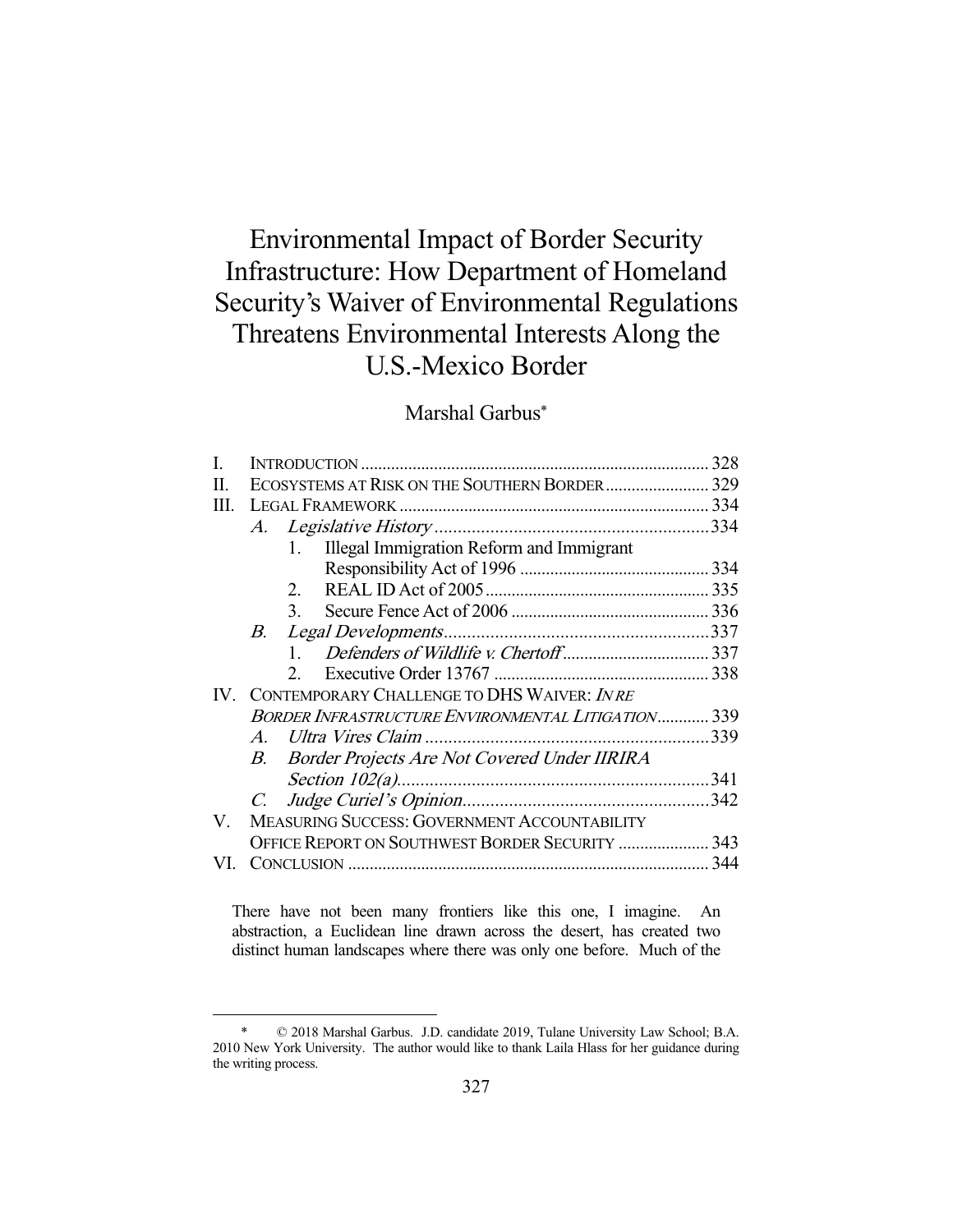frontier is river, and rivers are meant to bring men together, not to keep them apart. $<sup>1</sup>$ </sup>

#### I. INTRODUCTION

-

 With the inauguration of President Donald Trump in January 2017, the promise of a border wall along the Mexican-USA border has become a focal point in the administration's immigration priorities. The signing of Executive Order 13767 (EO13767) set forth the federal initiative to "secure the southern border of the United States through the immediate construction of a physical wall on the southern border," covering roughly 2000 miles.<sup>2</sup> The proposed border wall is projected to cross through a variety of biologically diverse and vulnerable ecosystems, in addition to numerous border communities that reside in its path. The concern for a secure border and the desire to limit the flow of unauthorized immigration has been a part of political discourse for decades, but recent developments have introduced the prospect of an expansive physical border wall as part of the solution to immigration reform. While there are urgent humanitarian questions about the border wall's effects, this Comment will focus on the environmental impact and legal framework applicable to the construction of the border wall.

 Political interest in developing a contiguous physical barrier along the entire southern border between the United States and Mexico positions the Department of Homeland Security (DHS) to utilize a broad discretionary waiver of environmental regulations on an unprecedented scale. One of the environmental safeguards to review agency action is the National Environmental Policy Act (NEPA). NEPA sets out an agency review process that ordinarily must be followed, whereby any "major federal actions significantly affecting the quality of the human environment" requires a detailed statement on the environmental impact of the proposed action and opportunity for public review and comment.<sup>3</sup> The DHS waiver, supplemented by subsequent amendments and legislation, originates from the Illegal Immigration and Immigrant Responsibility Act's original authorization for the Attorney General to waive two environmental regulations for the expeditious construction of

<sup>1.</sup> J.B. Jackson, Chihuahua as We Might Have Been, in LANDSCAPE IN SIGHT: LOOKING AT AMERICA 43 (Helen Lefkowitz Horowitz ed., 1997).

 <sup>2.</sup> Exec. Order No. 13,767, Border Security and Immigration Enforcement Improvements, 82 Fed. Reg. 8793 (Jan. 30, 2017).

 <sup>3.</sup> National Environmental Policy Act, 42 U.S.C. § 4332(C) (2012).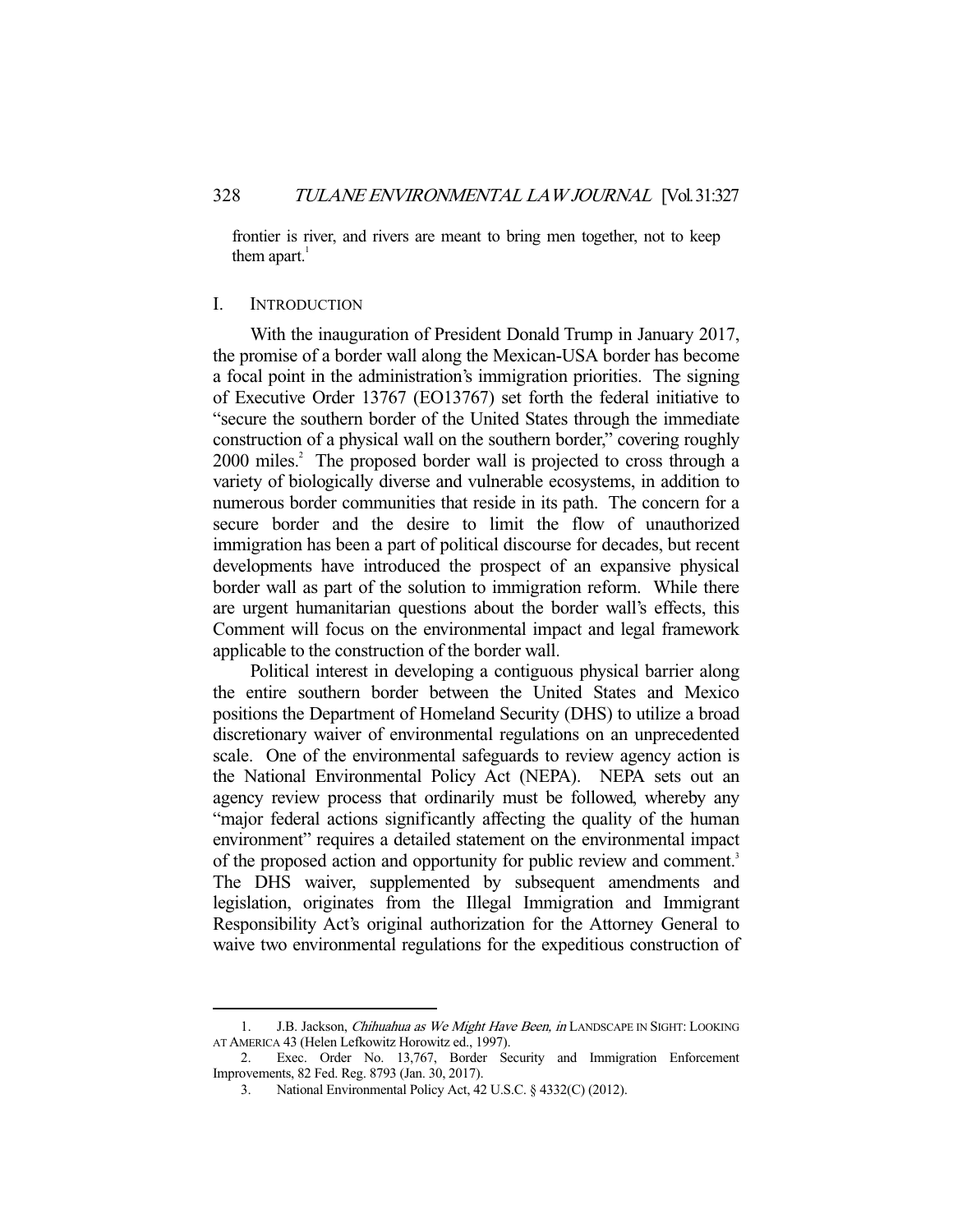a border fence near San Diego, California.<sup>4</sup> The exercise of the waiver authority on NEPA would severely limit the public's ability to ensure reasoned decision-making that takes into account environmental interests and considers alternatives to the proposed agency actions. Since DHS was authorized to exercise the waiver, it has done so five times from September 2005 through December 2008, affecting all states along the U.S.-Mexico border.<sup>5</sup> This Comment will explore the environmental interests at stake in the proposed border wall, the potential ramifications of a DHS waiver's continued application, including limited public review of agency action, abrogation of environmental regulations, and resulting environmental impact, as well as legal challenges to the waiver.

 First, this Comment will outline the environmental consequences of border infrastructure in various regions along the southern border. Next, it will review the legislative history of the DHS waiver, tracing the limited authorization provided by the Illegal Immigration Reform and Immigrant Responsibility Act (IIRIRA) through subsequent legislative amendments. In the following Part, the Comment will analyze a contemporary challenge to DHS's waiver. Lastly, the Comment will analyze the border wall's role in immigration reform by investigating the costs of border security and its operational capabilities.

#### II. ECOSYSTEMS AT RISK ON THE SOUTHERN BORDER

-

 The body of land that encompasses the U.S.-Mexico border is roughly 1954 miles long<sup>6</sup> and is home to the highest rate of species endangerment in the United States.<sup>7</sup> The borderlands are home to more than 700 migratory species of birds, mammals, and insects. Along the border are many protected national parks, including Big Bend National Park in Texas and Organ Pipe Cactus National Monument in Arizona.

 <sup>4.</sup> Illegal Immigration Reform and Immigrant Responsibility Act of 1996 (IIRIRA), Pub. L. No. 104-208, § 102(a)-(c), 110 Stat. 3009 (codified as amended at 8 U.S.C. § 1103 (2000)), amended by REAL ID Act of 2005, Pub. L. No. 109-13, § 102, 119 Stat. 302 (codified as amended at 8 U.S.C. § 1103 (2006)); Secure Fence Act of 2006, Pub. L. No. 109-367, § 3, 120 Stat. 2638 (codified as amended at 8 U.S.C. § 1103 (2006)); Consolidated Appropriations Act, 2008 Pub. L. No. 110-161, § 564(a), 121 Stat. 1844 (codified as amended at 8 U.S.C. § 1103 (2012)).

 <sup>5.</sup> Press Release, Dep't of Homeland Sec., DHS Issues Waiver to Expedite Border Construction Projects in San Diego Area (Aug. 1, 2017), https://www.dhs.gov/news/2017/ 08/01/dhs-issues-waiver-expedite-border-construction-projects-san-diego-area.

 <sup>6.</sup> The International Boundary and Water Commission—Its Mission, Organization and Procedures for Solution of Boundary and Water Problems, RECOVERY.GOV, https://www.ibwc. gov/About\_Us/about\_us.html (last visited Mar. 22, 2018).

<sup>7.</sup> Rick Van Schoik, Conservation Biology in the U.S.-Mexican Border Region, WORLD WATCH (Nov./Dec. 2004), http://www.worldwatch.org/system/files/EP176C.pdf.

 <sup>8.</sup> US-Mexico Border XXI Program Framework Document, at iii.4, Oct. 7, 1996, U.S.- Mex., EPA No. 1 60-R-96-003.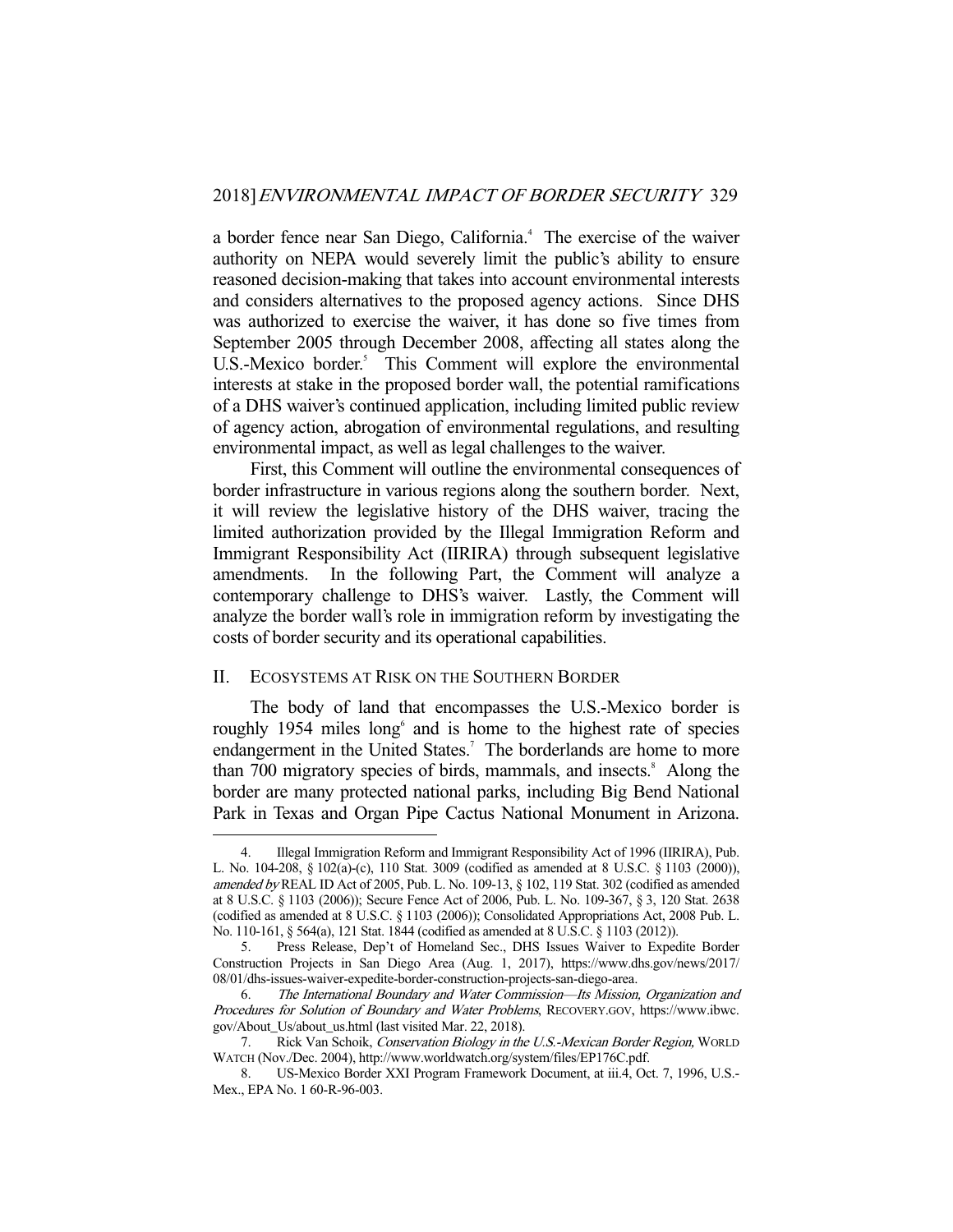Significant state and local parks also exist along the border, including the World Birding Center in the Lower Rio Grande Valley and the National Butterfly Center in Mission, Texas. The fragile ecosystems of the borderlands form part of transboundary ecosystems whose integrity is essential to the hundreds of vulnerable species that inhabit it.<sup>9</sup> The migration of species across the international border is vital to their health. In the case of large animal species, a large geographic area is necessary to promote migration and genetic diversity, two important aspects of species survival. $10^{\circ}$  The impact of a contiguous border wall will increase the number of species at risk by preventing species migration and genetic dispersal.<sup>11</sup>

 Currently existing border security infrastructure is significantly impacting the environment of the borderlands. To date, 654 miles of pedestrian and vehicular border fence contribute to ecological damage in the region. The existing security infrastructure includes fences, Customs and Border Patrol (CBP) vehicle roads, vehicle road blocks, sensor networks, communication networks, and lighting and video installations.12 The consequences of border infrastructure contribute to a variety of harmful ecological phenomena that lead to habitat fragmentation, flooding, sedimentation, and damage to cultural and natural resources.<sup>13</sup> Soil erosion substantially disrupts the local ecology with the construction of border fences that reach up to fifty meters deep in the ground.<sup>14</sup> The construction of border security infrastructure in densely populated areas has pushed the avenues for unauthorized entry into more rural regions.<sup>15</sup> The movement of unauthorized immigration and illegal activity on the border has shifted the environmental impact onto the fragile ecosystems of the rural borderlands.<sup>16</sup> With increased enforcement efforts following new routes of unauthorized immigration, "habitat fragmentation, water pollution, soil damage and compaction,

 <sup>9.</sup> GOOD NEIGHBOR ENVTL. BD., ENVIRONMENTAL QUALITY AND BORDER SECURITY: A 10-YEAR RETROSPECTIVE 20 (2017).

 <sup>10.</sup> Id.

<sup>11.</sup> Jesse R. Lasky et al., Conservation Biogeography of the US-Mexico Border: A Transcontinental Risk Assessment of Barriers to Animal Dispersal, 17 DIVERSITY & DISTRIBUTIONS 673 (2011).

<sup>12.</sup> GOOD NEIGHBOR ENVTL. BD., *supra* note 9, at 15.

<sup>13.</sup> *Id.* at 15-16.

 <sup>14.</sup> Van Schoik, supra note 7, at 38.

 <sup>15.</sup> NOAH GREENWALD ET AL., CTR. FOR BIOLOGICAL DIVERSITY, A WALL IN THE WILD: THE DISASTROUS IMPACTS OF TRUMP'S BORDER WALL ON WILDLIFE 2 (2017).

 $16$   $Id$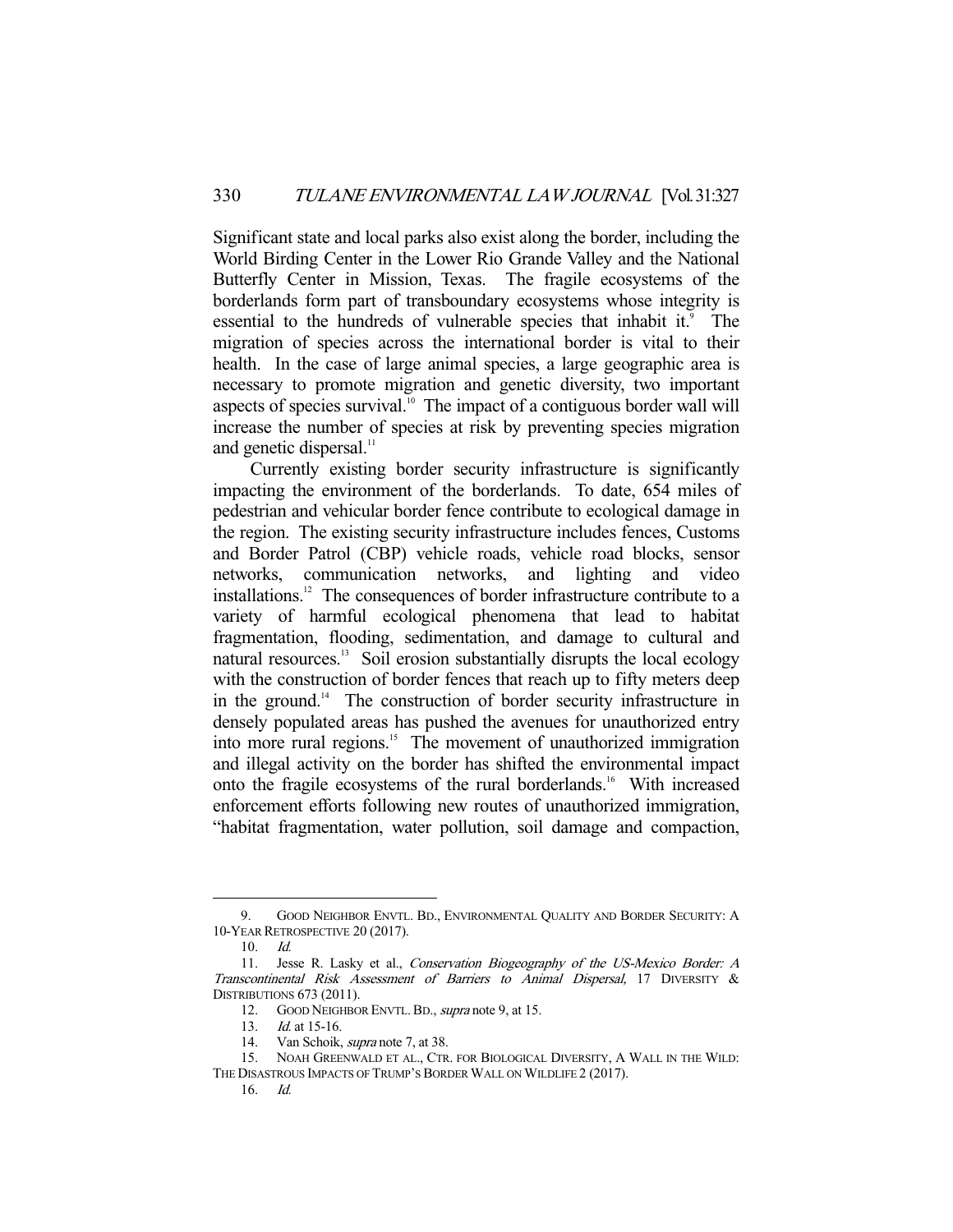destruction of vegetation, and wildlife disturbance" parallel the movement of border crossing activity.<sup>17</sup>

 A report by the Good Neighbor Environmental Board (GNEB), an independent federal advisory committee, raised concerns about the "hurried-pace construction of border security infrastructure" and its significant environmental impact.<sup>18</sup> By using the REAL ID Act waiver on NEPA and other regulations, DHS compromises a rigorous environmental review process for expediency in building border infrastructure. GNEB compiled a list of recommendations for the U.S. President and Congress on border fence advice in 2009, which illustrates their concern regarding the REAL ID Act waiver's application. The first, and most significant, recommendation was to "[r]equire that all border security infrastructure projects fully comply with the National Environmental Policy Act . . . as well as all other laws, including environmental, historic and archeological preservation laws."<sup>19</sup> While not going as far as amending the REAL ID Act to limit the waiver, implementing the recommendation would require DHS to willingly engage in all the procedural requirements of NEPA—an improbable scenario. In response to the GNEB recommendation, former Council of Environmental Quality (CEQ) Chair Nancy Sutley succinctly summarized the government's position that it will assess environmental impacts on its own terms, without committing to NEPA compliance for all border security infrastructure.<sup>20</sup> GNEB's third recommendation called for the construction of a border fence to "[f]ully incorporate adequate environmental review, public participation and scientific analysis into the design and implementation of all border security infrastructure projects."<sup>21</sup> CEQ's response to this recommendation could not adequately address public participation. In April 2010, CEQ Chair Sutley outlined measures taken between federal agency stakeholders but did not outline

<sup>17.</sup> Brian P. Segee & Ana Cordova, A Fence Runs Through It: Conservation Implications of Recent U.S. Border Security Legislation, in CONSERVATION OF SHARED ENVIRONMENTS: LEARNING FROM THE UNITED STATES AND MEXICO 248 (Laura Lopez-Hoffman et al. eds., 2009).

<sup>18.</sup> GOOD NEIGHBOR ENVTL. BD., *supra* note 9, at 15.

 <sup>19.</sup> Id. at 62.

<sup>20.</sup> Id. ("CEQ and appropriate federal departments and agencies appreciate your recommendations of bringing border security infrastructure activities in full compliance with NEPA and our nation's environmental laws. As you know, we are reviewing the current environmental impacts of border security infrastructure and looking for opportunities for minimizing these impacts. As part of this process, we look forward to identifying opportunities for ensuring that border security infrastructure and associated maintenance and repair meet national environmental goals.").

 <sup>21.</sup> Id.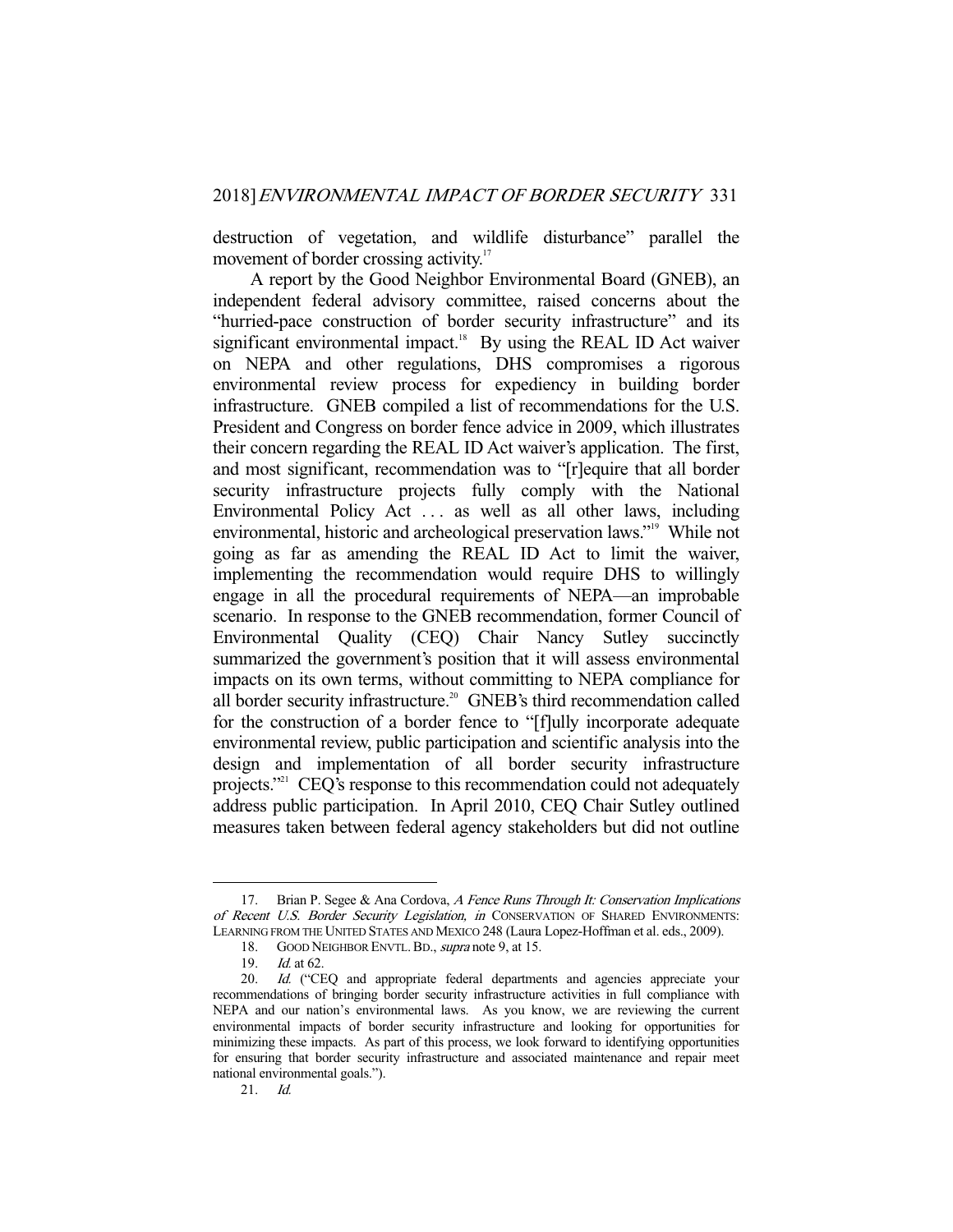any requirement DHS had to invite public participation.<sup>22</sup> To date, no actions by Congress or a U.S. President have altered the scope of the REAL ID Act waiver or required DHS to comply with NEPA and other environmental regulations in developing border infrastructure.<sup>23</sup>

 In addition to the environmental degradation caused by border infrastructure, binational conservation efforts between the United States and Mexico will be jeopardized by the unilateral effort to enforce EO13767. Transborder collaboration is essential in responding to the transboundary environmental problems that arise on the border. One example of harmful consequences of poor collaboration resulted in 2008, when the United States added security fence between Nogales, Arizona, and Nogales, Sonora, without consulting officials from Mexico. As a result of the poor collaboration, the Mexico side of Nogales endured extensive flooding. By preventing storm water from flowing north, the international border wall caused the downtown section of Nogales, Sonora, to flood with six-foot-deep waters.<sup>24</sup> The ensuing flooding prompted the government of Sonora to declare the city a disaster zone and contributed to millions of pesos worth of damage.<sup>25</sup> The implementation of EO13767's border wall may frustrate binational efforts via its unilateral implementation and exacerbate hazards and ecological challenges that confront the borderlands.

 In a region with the highest rate of species endangerment, border infrastructure has impacted and will continue to impact and challenge conservation efforts. Decades worth of conservation work is currently at risk with the proposed border wall plan. The GNEB's Environmental Quality and Border Security: A 10-Year Retrospective provided a case study on the National Butterfly Center (NBC) to illustrate the potential impact of bisecting conservation lands with the proposed border wall.<sup>26</sup> For over fifteen years, the NBC has worked to preserve endangered plant, butterfly, and reptile species by restoring habitats in the Lower Rio Grande Valley of Texas. The proposed border will threaten this conservation effort by contributing to habitat fragmentation via the

 <sup>22.</sup> Id.

 <sup>23.</sup> Id.

 <sup>24.</sup> Bernardo J. Márquez Reyes, Floods, Vulnerability, and the US-Mexico Border: A Case Study of Ambos Nogales 1 (2010) (unpublished Master of Science thesis, Arizona State University), https://www.researchgate.net/profile/Rimjhim\_Aggarwal/publication/267370777\_ Floods\_Vulnerability\_and\_the\_US-Mexico\_Border\_A\_Case\_Study\_of\_Ambos\_Nogales/links/ 54579c5a0cf2cf51648218a4/Floods-Vulnerability-and-the-US-Mexico-Border-A-Case-Study-of-Ambos-Nogales.pdf.

 <sup>25.</sup> Id.

<sup>26.</sup> GOOD NEIGHBOR ENVTL. BD., *supra* note 9, at 24.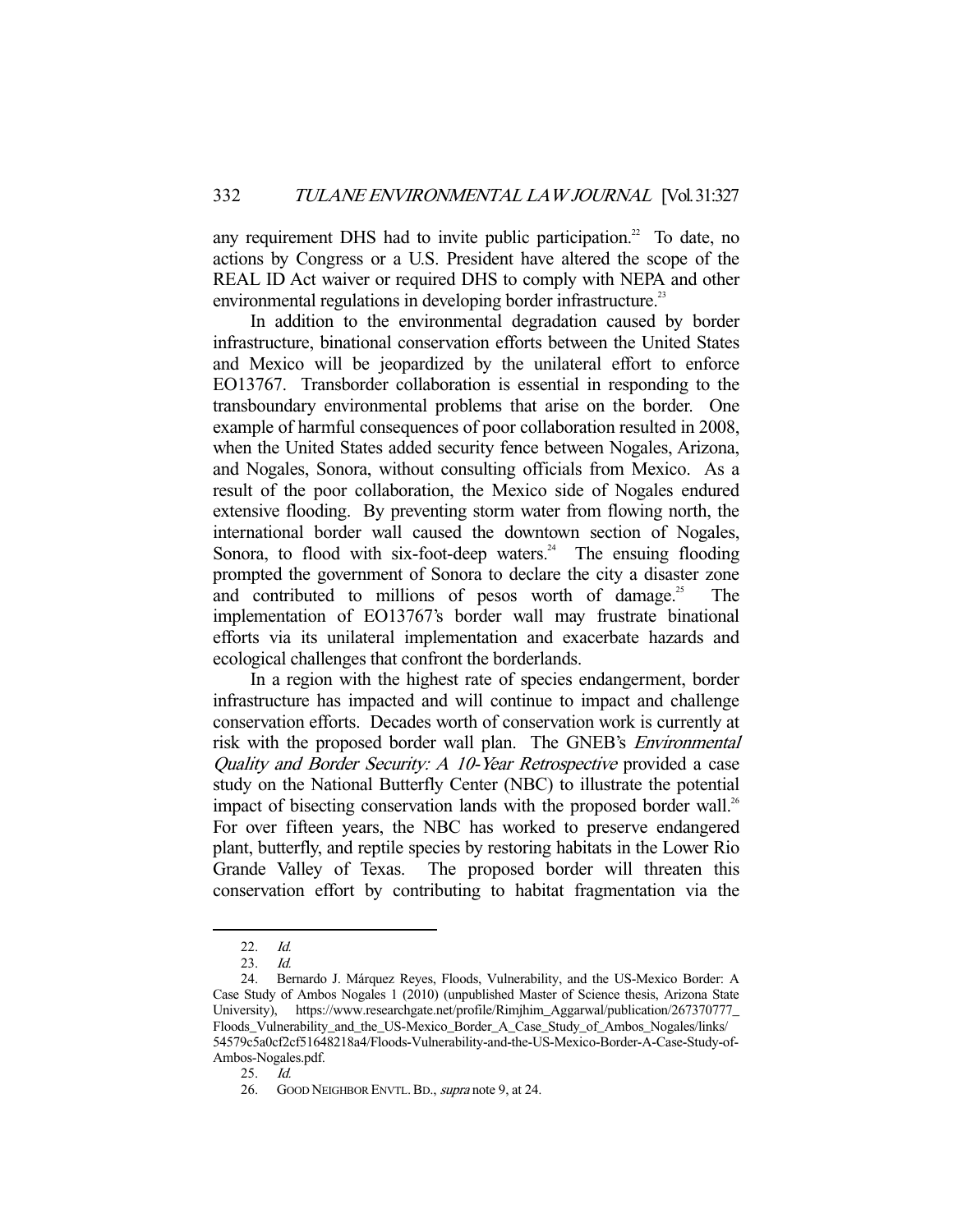construction of artificial barriers, preventing terrestrial movement and natural seed distribution.<sup>27</sup> If the proposed border wall is built, more than half of the NBC's land would be left on the southern side of the wall, with the potential to cause irreparable ecological damage.<sup>28</sup>

 The Santa Ana Wildlife Refuge, in the Rio Grande Valley in South Texas, is another site likely to be impacted by EO13767 early in its implementation, owing in part to its location in a populous metropolitan area along the border on federal land. The Santa Ana Wildlife Refuge consists of over 2000 acres of land, where subtropical climate, gulf coast, great plains and Chihuahuan desert all collide, resulting in great biological diversity.<sup>29</sup> Among the animals that call this place home is the leopardus pardalis, commonly known as the ocelot. Highly endangered and on the cusp of losing one of its last habitats, the ocelot's survival depends on wildlife refuges like Santa Ana.<sup>30</sup> In addition to its importance to endangered species, Santa Ana National Wildlife Refuge lies along numerous migratory bird paths, making it one of the top birding destinations in the world.<sup>31</sup> As federal land, the Santa Ana refuge remains vulnerable to government action because the government already owns it. $32$  According to maps of planned border security development obtained by the Sierra Club, an environmental organization, the U.S. Army Corps of Engineers (USACE) has drafted plans to build a levee wall that cuts across the Santa Ana refuge with a 150-foot enforcement zone cleared of vegetation.<sup>33</sup> Details of the project have also revealed plans to install 120-foot-tall video surveillance towers and lights to illuminate the enforcement zone.<sup>34</sup> The consequences of the drafted plan would substantially impact Santa Ana refuge's future viability. Potentially cutting off most of the refuge from access, the levee wall would also cause habitat fragmentation.

 The borderland's environmental challenges are transboundary in nature. They require binational cooperation between the United States and Mexico to create solutions, and neither can succeed without the other. The "Border 2020" is a binational environmental program

<sup>27.</sup> *Id.* at 24-25.

<sup>28.</sup> *Id.*<br>29. *Sal* 

Santa Ana National Wildlife Refuge, About the Refuge, U.S. FISH & WILDLIFE SERV., https://www.fws.gov/refuge/Santa Ana/wildlife and habitat.html (last visited Feb. 24, 2018).

 <sup>30.</sup> Id.

 <sup>31.</sup> Id.

 <sup>32.</sup> Melissa del Bosque, Records Show Where Trump Plans to Build Texas Border Wall, TEX. OBSERVER (Nov. 10, 2017), https://www.texasobserver.org/map-trump-border-walllocations-texas/.

 <sup>33.</sup> Id.

 $Id.$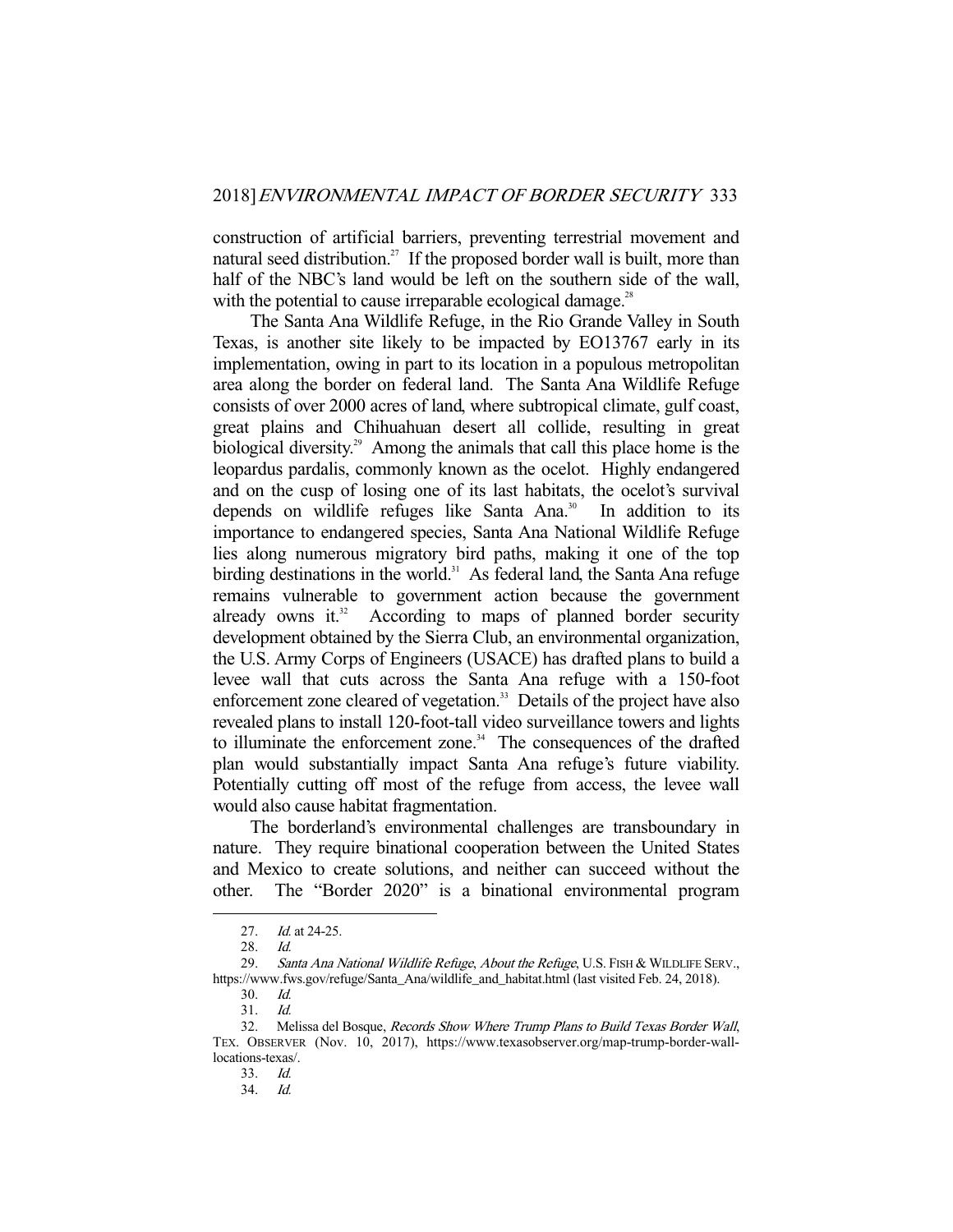between the United States and Mexico, marking a continuation of binational cooperation dating back to the Integrated Environmental Plan for the Mexican-U.S. Border Area in 1992. The Environmental Protection Agency (EPA) and Mexico's Secretariat for the Environment and Natural Resources (SEMARNAT) are the main agencies whose cooperation realizes the agreement. With the guiding principle to "[p]rotect the environment and public health in the U.S.-Mexico border region, consistent with the principles of sustainable development," Border 2020 is an example of a binational environmental program that will be frustrated by EO13767.<sup>35</sup> If border infrastructure development proceeds under the broad waiver of the REAL ID Act, meaningful interagency cooperation between DHS and the EPA will be limited, and local stakeholders will be alienated from public participation in policymaking. These limitations will likely carry over into international efforts between the EPA and SEMARNAT, as both agencies will be removed from DHS border infrastructure projects that don't require NEPA compliance.

- III. LEGAL FRAMEWORK
- A. Legislative History

-

1. Illegal Immigration Reform and Immigrant Responsibility Act of 1996

 When Congress passed the IIRIRA, it marked one of the most significant reforms to immigration since the Immigration and Nationality Act of 1965 (INA), which eliminated the national origins quotas.<sup>36</sup> According to the drafters, the overarching goals of IIRIRA were the following:

[To] improve deterrence of illegal immigration to the United States by increasing border patrol and investigative personnel, by increasing penalties for alien smuggling and for document fraud, by reforming exclusion and deportation law and procedures, by improving the verification system for the eligibility for employment, and through other measures, to reform the legal immigration system and facilitate legal entries into the United States  $\ldots$ <sup>37</sup>

 <sup>35.</sup> ENVTL. PROT. AGENCY, BORDER 2020: U.S.-MEXICO ENVIRONMENTAL PROGRAM 4 (July-Aug. 2012), https://www.epa.gov/sites/production/files/documents/border2020summary.pdf.

 <sup>36.</sup> See Jennifer Ludden, 1965 Immigration Law Changed Face of America, All Things Considered, NAT'L PUB. RADIO (May 9, 2006), https://www.npr.org/templates/story/story.php? storyId=5391395.

 <sup>37.</sup> H.R.REP. NO. 104-828, at 1 (1996).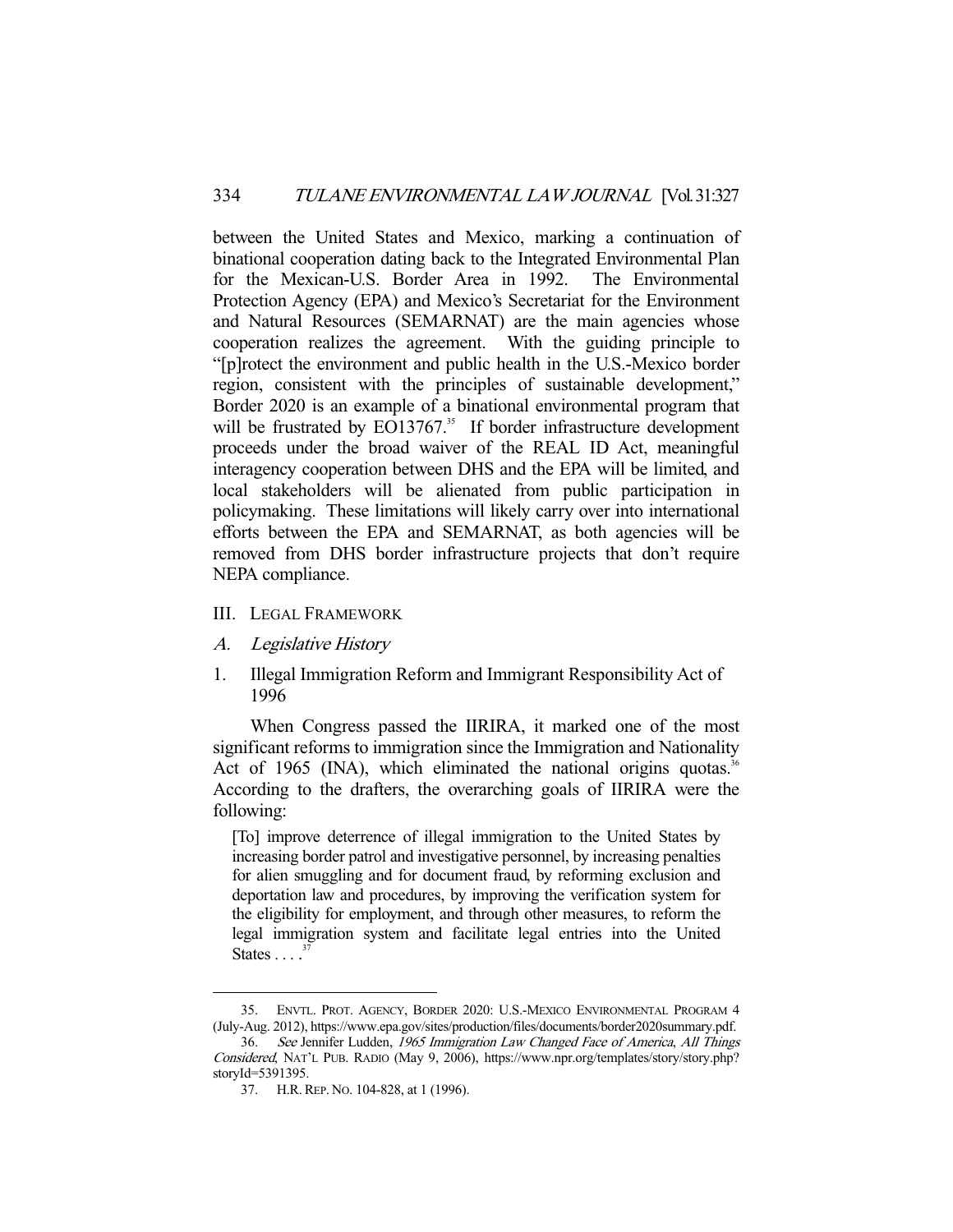In addition to making wide-reaching amendments to the INA relating to interior enforcement of immigration, removal proceedings, and grounds for deportation, IIRIRA made substantial changes to border security.<sup>38</sup> Under title 1 of IIRIRA, the Act authorizes the increase in border patrol personnel and the improvement of physical barriers at the border.<sup>39</sup>

 The border barrier provision of IIRIRA stems from the political shift to increase border security during the Clinton administration's Southwest Border Strategy, which made control of unauthorized immigration a top priority.<sup>40</sup> Under the Southwest Border Strategy, Operation Gatekeeper was the Clinton administration's initiative to control unauthorized immigration along the San Diego/Tijuana border, which had been one of the highest traffic locations for unauthorized border crossings. Since 1992, Operation Gatekeeper increased the deployment of border patrol officers by 60%, marking an unprecedented level of resources devoted to border security.<sup>41</sup>

 IIRIRA authorizes the Attorney General (AG) to install physical barriers and roads within the "vicinity of the United States border to deter illegal crossings in areas of high illegal entry into the United States." The qualification of "areas of high illegal entry" was not delineated in the Act itself but provides an example in the subsequent provision, "Construction of Fencing and Road Improvements in the Border Area Near San Diego, California."<sup>42</sup> The section on constructing fencing along the San Diego border identifies fourteen miles of international border that constituted a high priority. IIRIRA, as originally written, also authorized the AG to waive two federal regulations, NEPA and the Endangered Species Act (ESA).

2. REAL ID Act of 2005

 Congress subsequently amended IIRIRA when they passed the REAL ID Act of 2005, with the primary goal of enhancing national security against terrorism. The Act authorizes the Secretary of Homeland Security (Secretary) to waive any laws necessary for the construction of border infrastructure. Section 102(c) of the REAL ID Act provides:

 <sup>38.</sup> See id.

 <sup>39.</sup> Id. at 8-9.

 <sup>40.</sup> News Release, Ag Reno Announces New Agents and Resources to Strengthen Operation Gatekeeper and Cut Illegal Immigration, DOJ 95-003 (Jan. 4, 1995).

 <sup>41.</sup> Id.

 <sup>42.</sup> IIRIRA, Pub. L. No. 104-208, § 102, 110 Stat. 3009 (codified as amended at 8 U.S.C. § 1103 (2000)), amended by REAL ID Act of 2005, Pub. L. No. 109-13, § 102, 119 Stat. 302 (codified as amended at 8 U.S.C. § 1103 (2006)).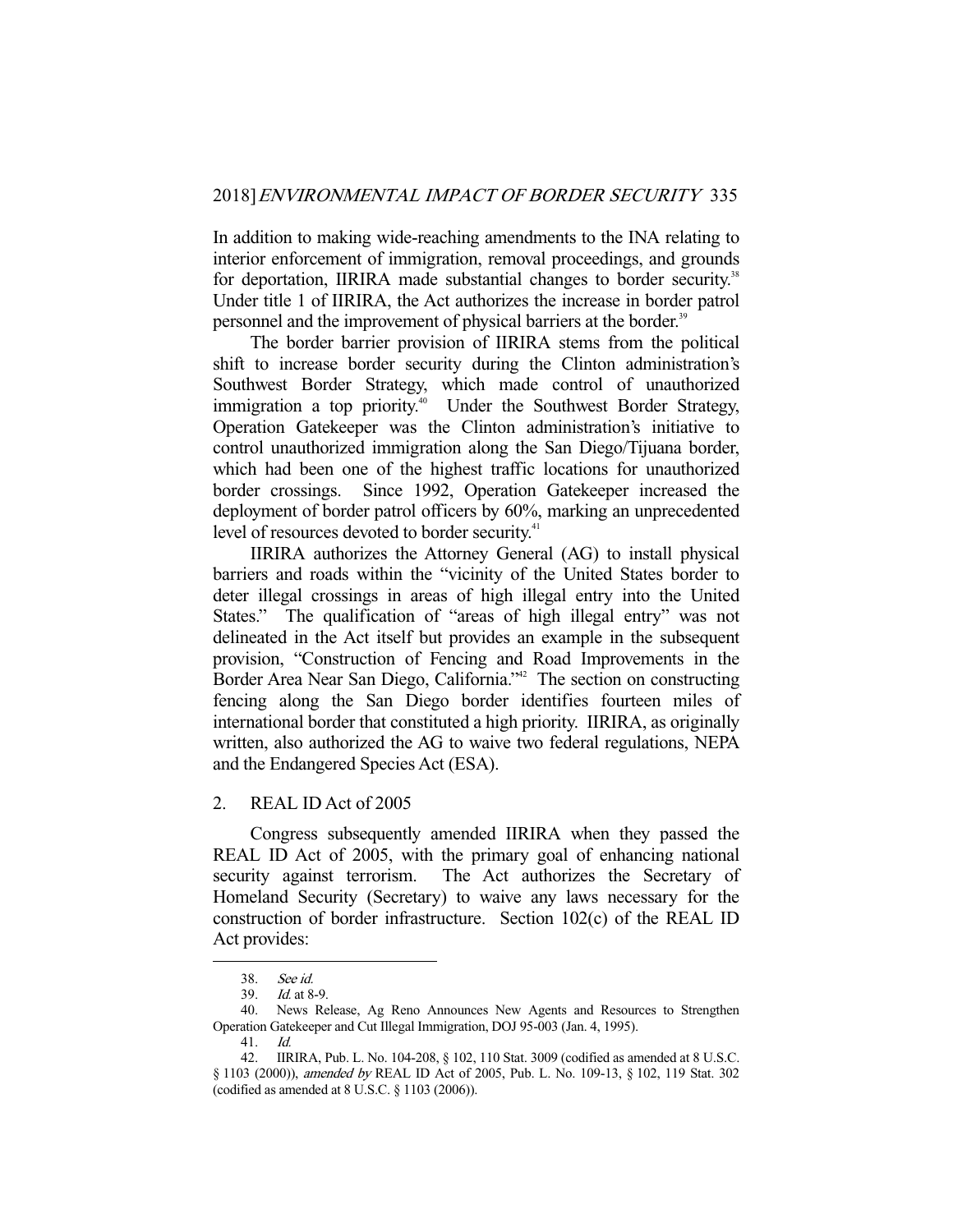Notwithstanding any other provision of law, the Secretary of Homeland Security shall have the authority to waive all legal requirements such Secretary, in such Secretary's sole discretion, determines necessary to ensure expeditious construction of the barriers and roads under this section. Any such decision by the Secretary shall be effective upon being published in the Federal Register.<sup>43</sup>

This amendment to IIRIRA reallocates the ability to waive laws from the AG to the Secretary and expands the Secretary's discretionary waiver to any laws relating to the construction of barriers and roads at the U.S. border. DHS has interpreted the broad discretionary waiver in IIRIRA to apply to any area within "the vicinity of the United States border," as opposed to the region near San Diego, California, where the previous waiver applied.<sup>44</sup> Not only did the section  $102(c)$  waiver expand the geographic boundaries of waiver applicability, but DHS also interpreted its authority to waive countless other federal regulations that provide oversight over the agency's actions. Additionally, the REAL ID Act imposes a limited means of review for challenging the discretionary waiver. Under section 102(c)(2), federal courts retain exclusive jurisdiction to hear any claims arising from DHS waiver actions and such claims must be brought on grounds of constitutional violations.<sup>45</sup> According to a Congressional Research Service report on the laws pertaining to the U.S. border barriers, the amended section 102(c) waiver's scope is substantial, and with the exception of the Constitution, "the waiver potentially could be employed with respect to any other legal requirement."46 The scope of the section 102(c) waiver has been challenged repeatedly and the history of its implementation has not helped to clarify concrete parameters for its application.

3. Secure Fence Act of 2006

 The Secure Fence Act of 2006 was a significant legislative mandate to continue DHS development of border security, which consequently provided opportunities for DHS to apply the section 102(c) waiver on new border projects. The Act reshaped the geographic scope of border security operations by amending the provision of IIRIRA that targeted

 <sup>43.</sup> REAL ID Act of 2005, Pub. L. No. 109-13, § 102, 119 Stat. 302 (codified as amended at 8 U.S.C. § 1103 (2006)).

 <sup>44.</sup> MICHAEL JOHN GARCIA, CONGR. RESEARCH SERV., BARRIERS ALONG THE U.S. BORDERS: KEY AUTHORITIES AND REQUIREMENTS 22-24 (2017), https://fas.org/sgp/crs/home sec/R43975.pdf.

 <sup>45.</sup> Id.

 <sup>46.</sup> Id. at 22-23.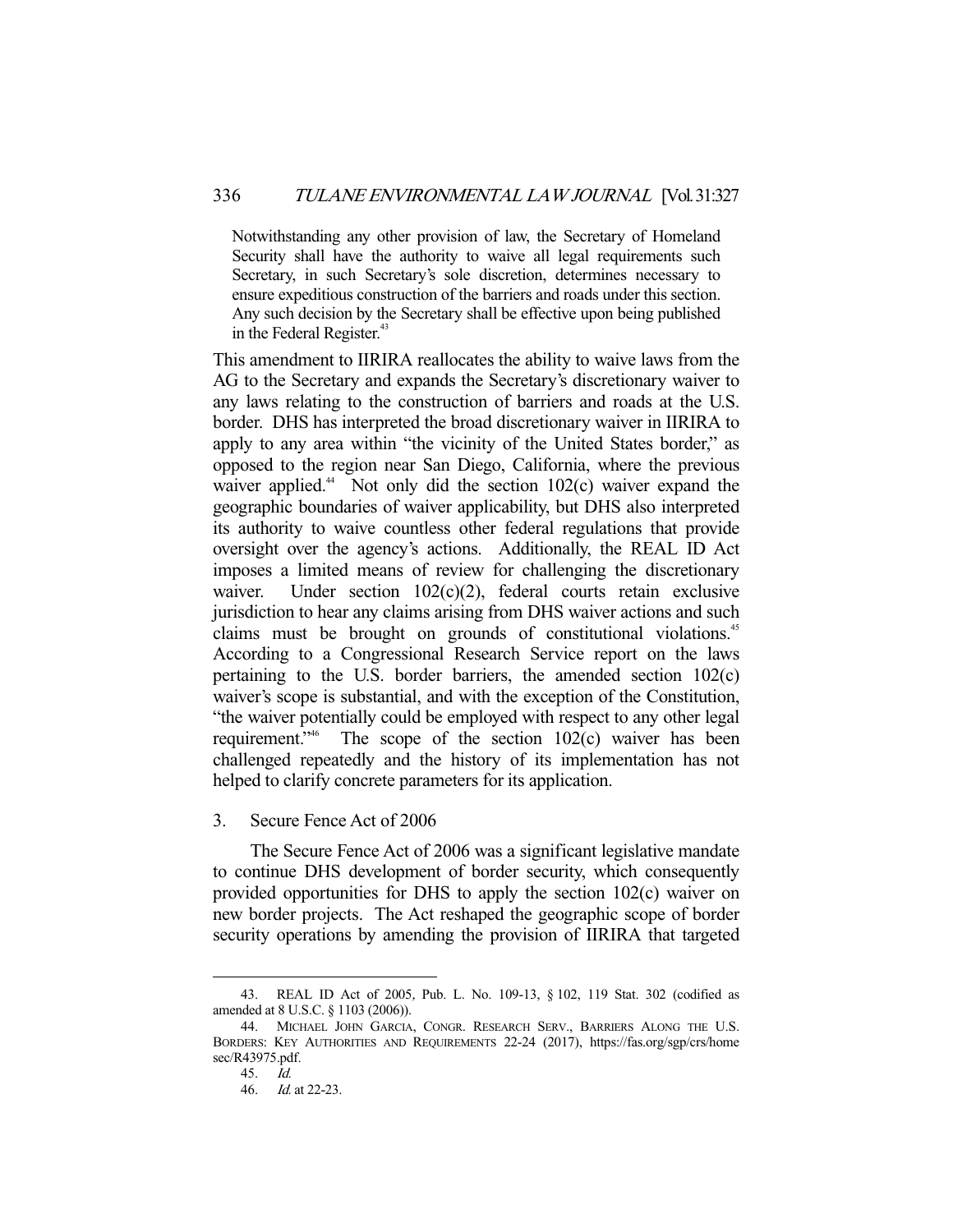the region near San Diego, California, to encompass at least 700 miles of fencing along the southern border.<sup>47</sup> Additionally, the Act set forth new definitions of operational control on the border, promoting the installation of systematic surveillance and physical infrastructure to prevent unlawful entries into the United States.<sup>48</sup> According to the most recent report by the Government Accountability Office (GAO), DHS has expanded border fencing between 2005 and 2015 from 119 miles to 654 miles.<sup>49</sup> In the following section, legal challenges on the use of section 102(c) waivers illustrate how the court understood its statutory boundaries.

#### B. Legal Developments

### 1. Defenders of Wildlife v. Chertoff

 On September 2007, the Army Corps of Engineers initiated the construction of border fencing and infrastructure along the U.S.-Mexico border, within the San Pedro Riparian National Conservation Area, on behalf of the DHS. After environmental organizations challenged the conclusion of the Environmental Assessment of the proposed action required by NEPA, DHS Secretary Chertoff published a notice waiving environmental regulations along with eighteen other laws.<sup>50</sup> The plaintiffs, Defenders of Wildlife and the Sierra Club, challenged the constitutionality of the REAL ID Act on the grounds of the nondelegation doctrine, arguing that the Act "impermissibly delegates legislative powers to the DHS Secretary, a politically-appointed Executive Branch official."<sup>51</sup>

 The United States District Court for the District of Columbia analyzed the constitutionality of the REAL ID Act waiver by addressing the plaintiff's claim that the waiver is functionally equivalent to law making, thus violating separation of powers.<sup>52</sup> Here, the court was unconvinced that the waiver was equivalent to a legislative function because it was intrinsically not the same as a legislative amendment or

 <sup>47.</sup> Id. at 7-9.

 <sup>48.</sup> Secure Fence Act of 2006, Pub. L. No. 109-367, § 23, 120 Stat. 2638 (codified as amended at 8 U.S.C. § 1103 (2006)).

 <sup>49.</sup> GOV'T ACCOUNTABILITY OFFICE, SOUTHWEST BORDER SECURITY: ADDITIONAL ACTIONS NEEDED TO BETTER ASSESS FENCING'S CONTRIBUTIONS TO OPERATIONS AND PROVIDE GUIDANCE FOR IDENTIFYING CAPABILITY GAPS 8 (2017), https://www.gao.gov/assets/690/ 682838.pdf.

 <sup>50.</sup> Defenders of Wildlife v. Chertoff, 527 F. Supp. 2d 119, 121 (D.D.C. 2007).

 <sup>51.</sup> Id. at 123.

 <sup>52.</sup> Id.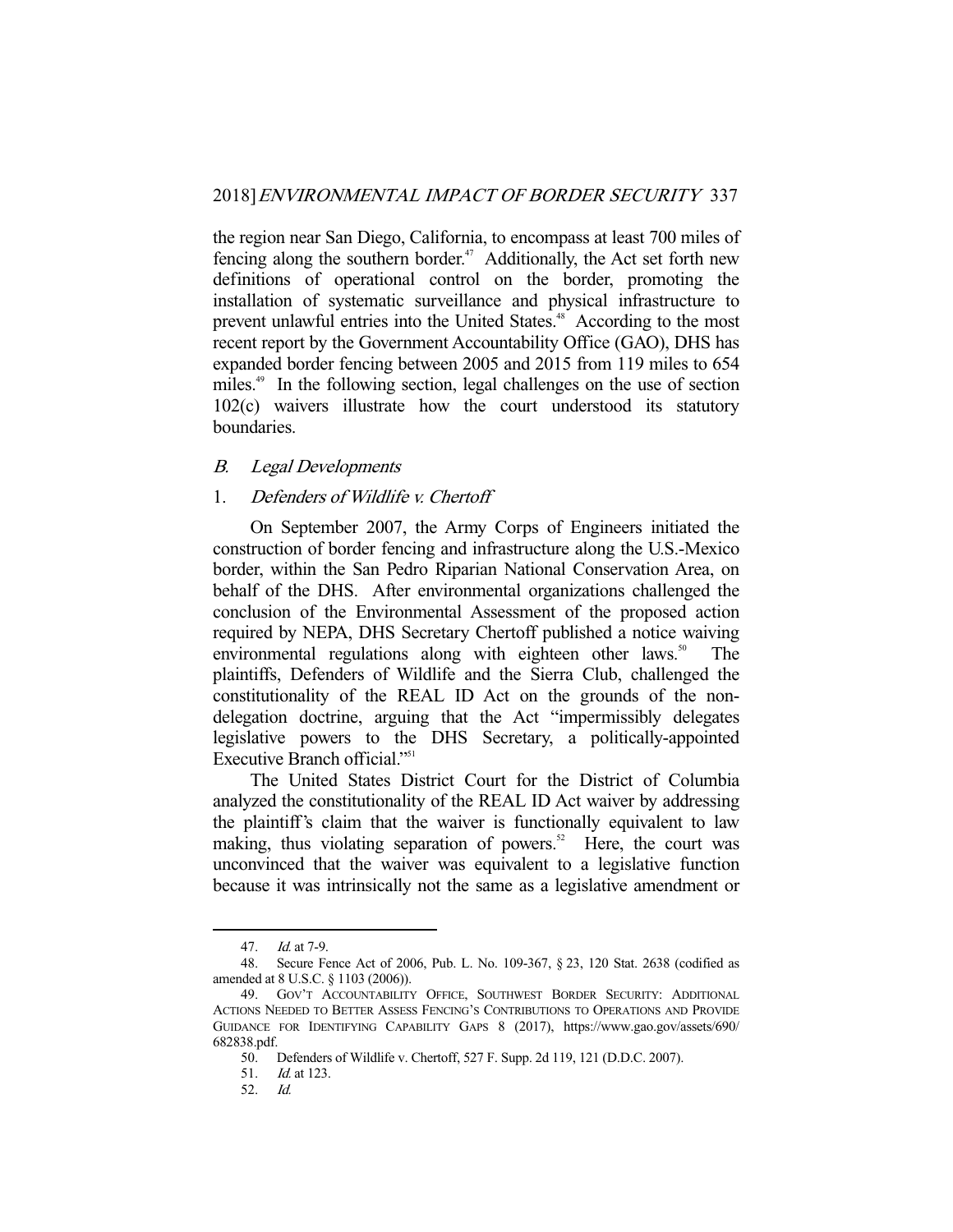partial repeal of law.<sup>53</sup> Because the waiver was the exercise of authority explicitly directed by Congress and the delegation of authority was "accompanied by sufficient guidance," the REAL ID Act waiver satisfied the constitutional challenge of separation of powers and the nondelegation doctrine. The court recognized the boundaries of the delegated authority by Congress' requirement that the waiver applies to laws that the Secretary determines are "necessary to ensure expeditious construction" to "deter illegal crossings in areas of high illegal entry."54

 This first challenge to the REAL ID Act waiver demonstrated that the waiver could survive a constitutional challenge over its expansive scope and broadly defined guidelines. The D.C. district court's opinion supported two subsequent challenges to the REAL ID Act waiver in *Save* Our Heritage Organization v. Gonzalez and County of El Paso v.  $Chertoff.$ <sup>55</sup> In both cases, plaintiffs challenged the waiver of environmental regulations relating to the construction of border wall infrastructure on constitutional grounds stated in Defenders of Wildlife and failed to convince the court that the waiver lacked the intelligible principle required by the non-delegation doctrine.

2. Executive Order 13767

 On January 25, 2017, five days after the presidential inauguration, President Trump signed EO13767, marking his first action to follow through on campaign promises to build a wall along the southern border. Predicated on the national security interests posed by unauthorized immigration, an alleged surge of illegal immigration from Mexico, and transnational criminal organizations that contribute to border violence and the influx of illegal drugs, the border policy outlined by EO13767 provides a policy framework for the executive branch to begin construction of a southern border wall.<sup>56</sup> This cornerstone policy statement succinctly states the administration's goal to "secure the southern border of the United States through the immediate construction of a physical wall on the southern border, monitored and supported by adequate personnel so as to prevent illegal immigration, drug and human trafficking, and acts of terrorism."57 In addition to the call for

 <sup>53.</sup> Id. at 124.

 <sup>54.</sup> Id. at 127.

 <sup>55.</sup> Our Heritage Org. v. Gonzalez, 533 F. Supp. 2d 58 (D.D.C. 2008); Cty. of El Paso v. Chertoff, No. EP-08 -CA-196-FM, 2008 WL 4372693 (W.D. Tex. Aug. 29, 2008).

 <sup>56.</sup> Exec. Order No. 13,767, Border Security and Immigration Enforcement Improvements, 82 Fed. Reg. 8793 (Jan. 30, 2017).

 <sup>57.</sup> Id.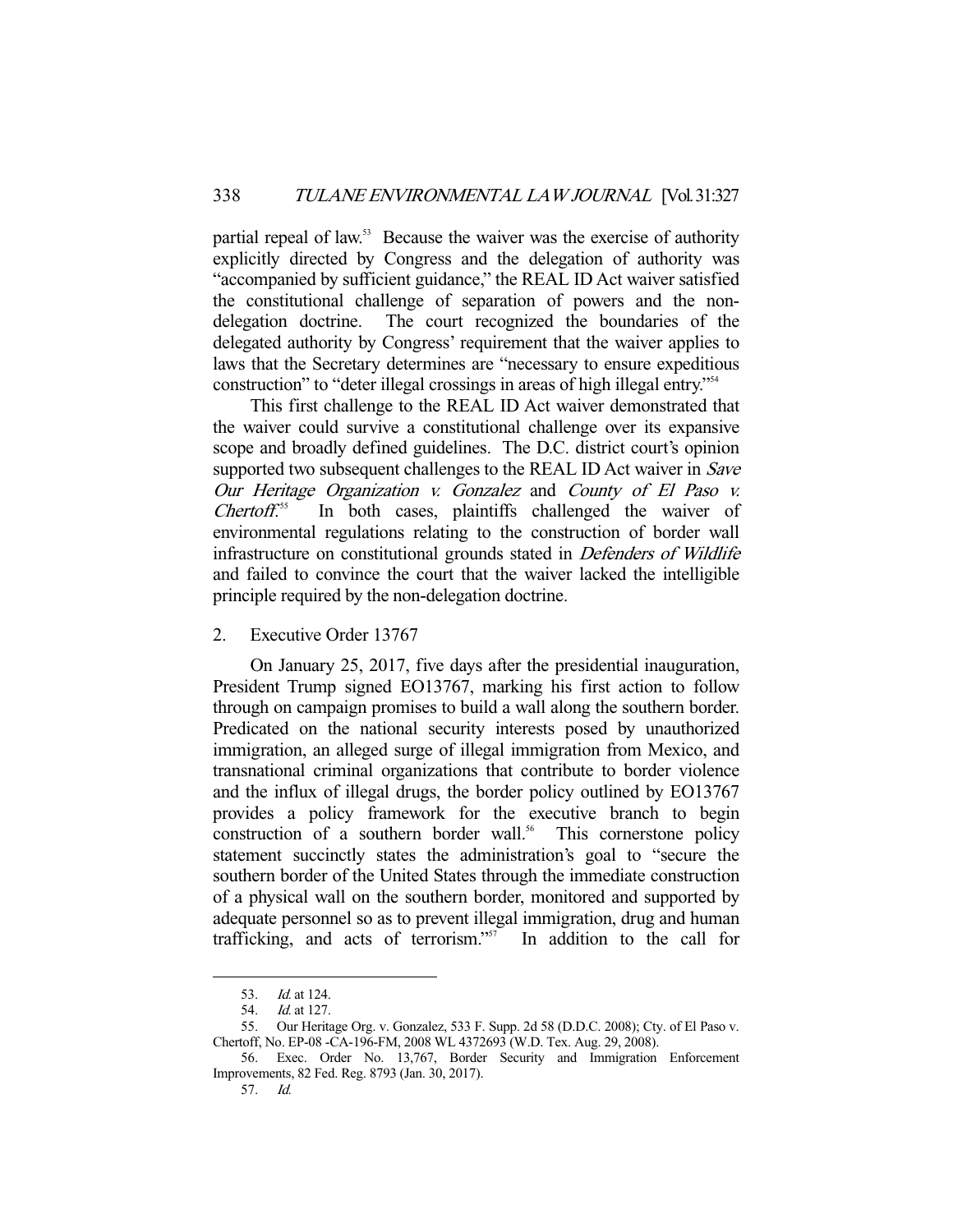construction of a border wall, EO13767 also calls for the additional hiring of 5000 border patrol agents.<sup>58</sup>

 Despite the call for immediate action, EO13767 does not account for the funding required to put the policy into action. President Trump repeatedly called for Mexico's funding of the border wall throughout his presidential campaign, but the policy is limited by action from Congress to allocate adequate funds for the border wall and additional personnel.

## IV. CONTEMPORARY CHALLENGE TO DHS WAIVER: IN RE BORDER INFRASTRUCTURE ENVIRONMENTAL LITIGATION

 Following President Trump's EO13767 instructing the DHS Secretary to construct a contiguous border wall between the United States and Mexico, former DHS Secretary Kelly issued the "San Diego Waiver," waiving NEPA, ESA, the Clean Water Act, the Administrative Procedure Act, and numerous other environmental regulations for the construction of a fifteen-mile segment of the United States Border Patrol (USBP) San Diego Sector and the construction of various border wall prototypes.59 Concerned with the environmental impact of the proposed border infrastructure projects, the Center for Biological Diversity (CBD), along with Defenders of Wildlife, Sierra Club, Animal Defense Fund, and the State of California, filed suit against DHS in the U.S. District Court for the Southern District of California over the legitimacy of the waiver.

## A. Ultra Vires Claim

 In In re Border Infrastructure Environmental Litigation, plaintiffs offered a new legal theory against the broad application of the section 102(c) waiver through an ultra vires claim.<sup>60</sup> At the heart of the argument is the authority granted to DHS by Congress in IIRIRA and subsequent legislation was exceeded by DHS in the August 2 waiver regarding the San Diego infrastructure projects. CBD argued that because the development of border wall prototypes doesn't fall under the categories of action authorized under the waiver, it was ultra vires. CBD's ultra

 <sup>58.</sup> Id.

 <sup>59.</sup> Determination Pursuant to Section 102 of the Illegal Immigration Reform and Immigrant Responsibility Act of 1996, as Amended, 82 Fed. Reg. 35,984 (Aug. 2, 2017), https://www.gpo.gov/fdsys/pkg/FR-2017-08-02/pdf/2017-16260.pdf.

 <sup>60.</sup> Plaintiff Center for Biological Diversity's Memorandum of Points and Authorities in Support of Cross Motion for Summary Judgement and in Opposition to Defendants' Motion for Summary Judgement for Plaintiff Center for Biological Diversity at 10-15, In re Border Infrastructure Environmental Litigation (3:17-cv-01215) 2017 WL 5862844 (S.D. Cal.).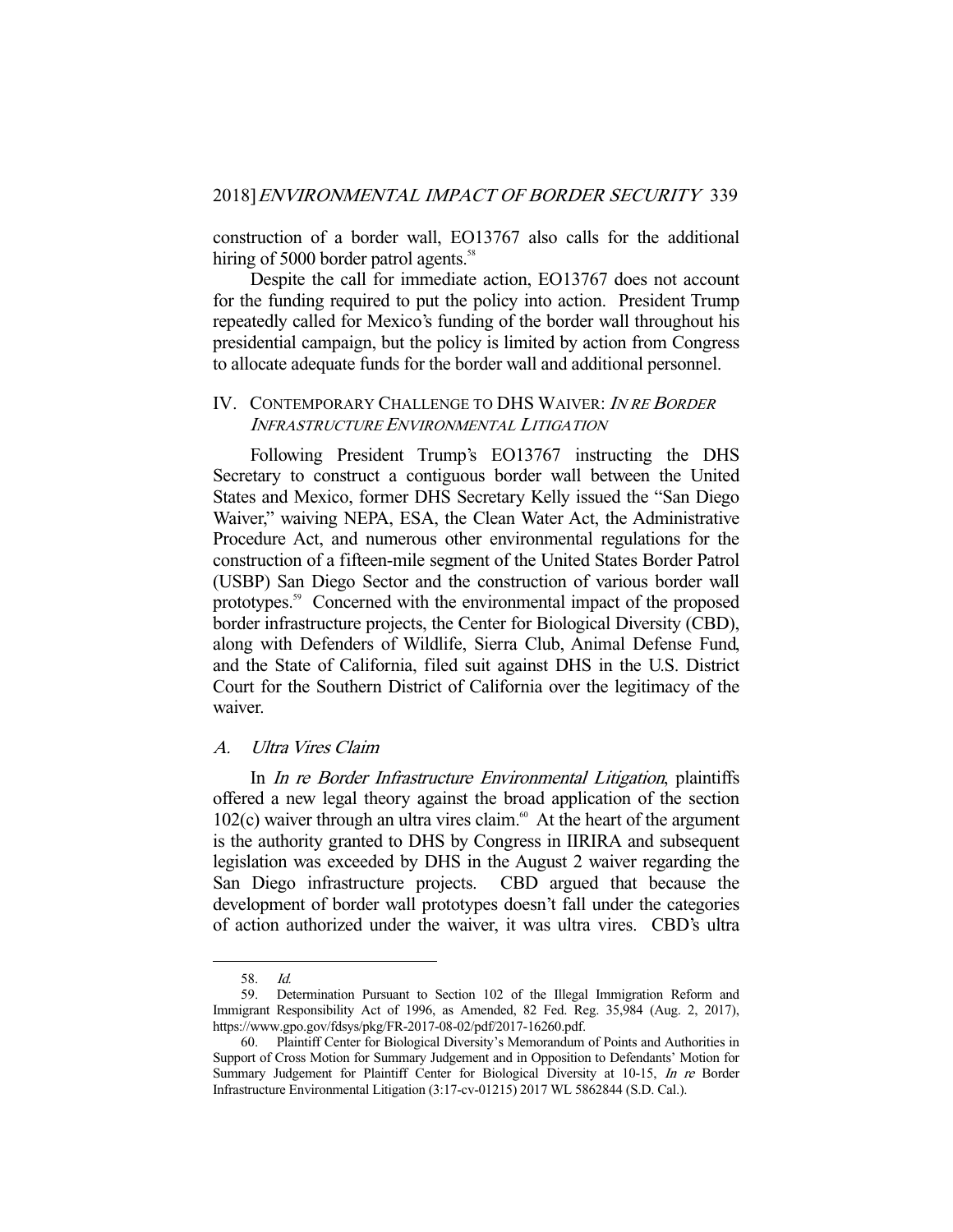vires claim raises the question of how an ultra vires claim may proceed under the statutory preclusion of judicial review under section  $102(c)(1)$ :

(2) Federal Court Review. (A) In General. The district courts of the United States shall have exclusive jurisdiction to hear all causes or claims rising from any action undertaken, or any decision made, by the [DHS Secretary] pursuant to paragraph (1). A cause of action or claim may only be brought alleging a violation of the Constitution of the United States. The Court shall not have jurisdiction to hear any claim not specified in this subparagraph.<sup>61</sup>

CBD argued that the limitation of judicial review under section 102(c)1 to constitutional claims should not shield DHS from judicial review in determining whether the agency had acted within its statutory authority delegated by Congress.<sup>62</sup> Furthermore, CBD contended that because the August 2 waiver was ultra vires, it would not be covered by the limitation of judicial review because an ultra vires action is intrinsically not made "pursuant to" IIRIRA section  $102(c)1$ .<sup>63</sup> Citing *Dart v. United States*, CBD outlines the strong preference for courts to presume judicial review when agencies have allegedly acted beyond their delegated authority.<sup>64</sup> The ultra vires challenge to agency actions has been available to provide individuals an opportunity to challenge an agency's action since American School of Magnetic Healing v. McAnnulty.<sup>65</sup> CBD's argument highlights the importance of a presumption of judicial review by stating:

If a no-review provision shields particular types of [executive] action, a court may not inquire whether a challenged [executive] decision is arbitrary, capricious, or procedurally defective, but it must determine whether the challenged ... action is of the sort shielded from review. Otherwise, agencies could characterize reviewable or unauthorized action as falling within the scope of no-review provisions whose application to such action Congress did not intend.<sup>66</sup>

 CBD must further prove that the border wall replacement and prototype projects were outside the statutory authority of DHS. One of the challenges CBD faced is proving that IIRIRA section 102's scope is

 <sup>61.</sup> IIRIRA, Pub. L. No. 104-208, § 102(c)(1), 110 Stat. 3009 (codified as amended at 8 U.S.C. § 1103 (2000)), amended by REAL ID Act of 2005, Pub. L. No. 109-13, § 102, 119 Stat. 302 (codified as amended at 8 U.S.C. § 1103 (2006)).

 <sup>62.</sup> Plaintiff Center for Biological Diversity's Memorandum of Points and Authorities, supra note 60, at 13.

 <sup>63.</sup> Id. at 11.

 <sup>64.</sup> Id. at 12 (citing Dart v. United States, 848 F.2d 217 (D.C. Cir. 1988)).

 <sup>65.</sup> Am. Sch. of Magnetic Healing v. McAnnulty, 187 U.S. 94 (1902).

 <sup>66.</sup> Plaintiff Center for Biological Diversity's Memorandum of Points and Authorities , supra note 60, at 12 (citing Amgen v. Smith, 357 F.3d 103, 113 (D.C. Cir. 2004)).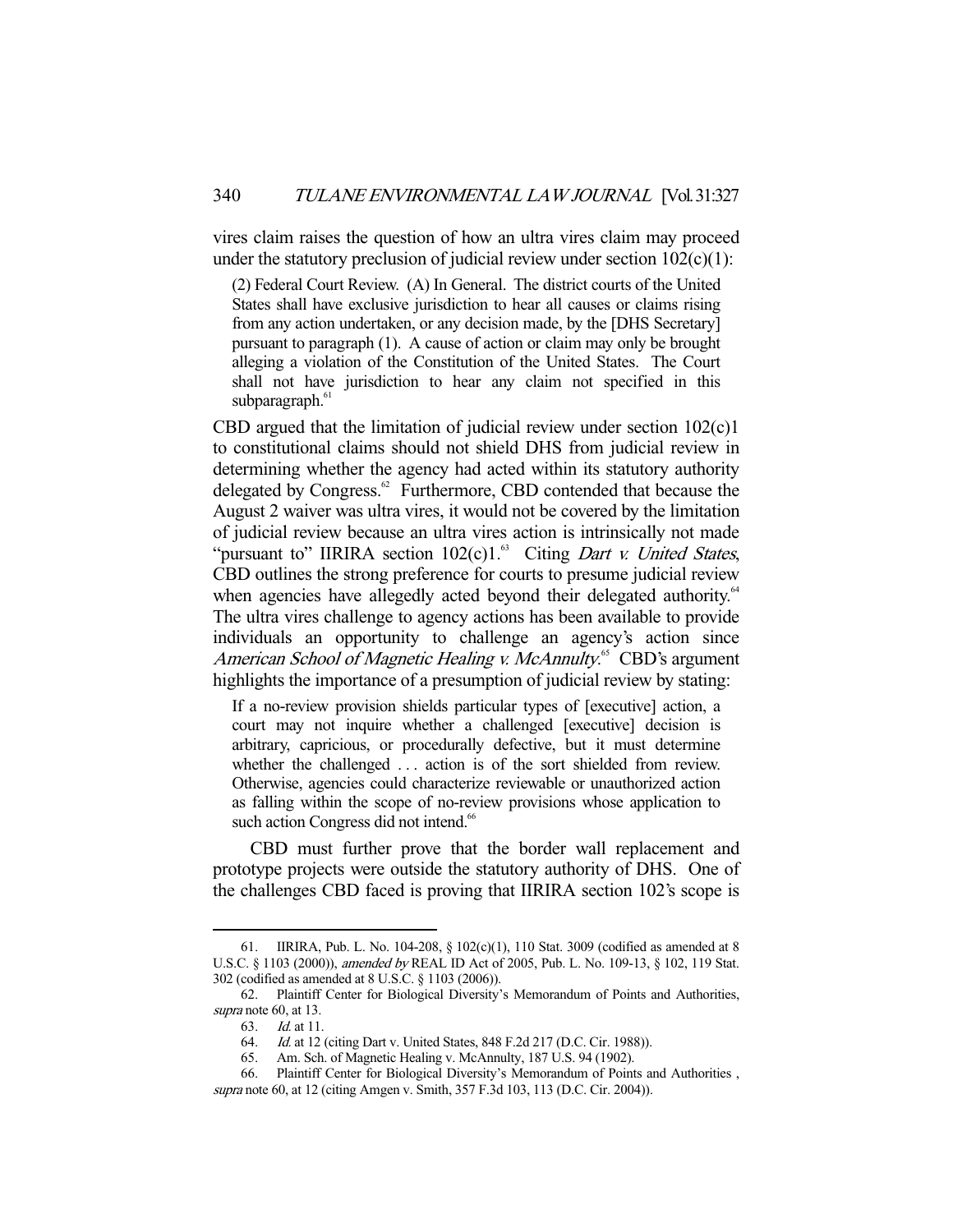more limited than the DHS interpretation. CBD's main argument for a limited interpretation of the waiver is a statutory interpretation that reads section 102(c) as operating solely over the preceding provision's enumerated projects in section  $102(b)$ .<sup>67</sup> This interpretation is supported by CBD's claim that the legislative history and case law precedent, in addition to the statute formatting, indicate the necessity of a limited interpretation of the section 102(c) waiver.

 In its motion for summary judgment, CBD points the court to its previous interpretation of the section 102(c) waiver in *Sierra Club v.* Ashcroft.<sup>68</sup> There, the United States District Court for the Southern District of California stated that the "barriers and roads" referenced in section 102(c) in the original and amended IIRIRA operate with a narrow scope over the Triple Fence project located near San Diego.<sup>69</sup>

 In addition to highlighting the court's previous interpretation of the section 102(c) waiver, CBD argues that, at the least, the construction of section 102 remains ambiguous and the legislative history of the REAL ID Act sheds light on the waiver's limited application.

### B. Border Projects Are Not Covered Under IIRIRA Section 102(a)

 CBD makes a compelling case by arguing that regardless of whether the section  $102(c)$  waiver applies to section  $102(a)$ , the August 2 waiver should not be authorized by IIRIRA because the project does not fall under the broad category of activities under section 102(a). Under section 102(a), "The Attorney General . . . shall take such actions as may be necessary . . . in areas of high illegal entry into the United States."<sup>70</sup> Information provided by the State of California in their brief provides evidence that the region of the border projects are not in "areas of high illegal entry," and to determine such would be unreasonable. Using CBP's data, the State of California pointed out that the number of deportable migrants apprehended in the San Diego sector fell from

 <sup>67.</sup> Id. at 17.

 <sup>68.</sup> Id. (citing Sierra Club v. Ashcroft, 2005 U.S. Dist. LEXIS 44244 (S.D. Cal. Dec. 2005)).

 <sup>69.</sup> Id. (citing Ashcroft, 2005 U.S. Dist. LEXIS 44244, at \*19-20) ("[T]he 'barriers and roads' alluded to are in the same in both articulations of Section 102(c): the Triple Fence project located along the U.S.-Mexico border in the vicinity of San Diego .... Congress simply broadened the scope of the waiver authority of the pre-existing delegation to 'all laws,' but again only for the narrow purpose of expeditious completion of the Triple Fence authorized by the IIRIRA.").

 <sup>70.</sup> IIRIRA, Pub. L. No. 104-208, § 102(c)(1), 110 Stat. 3009 (codified as amended at 8 U.S.C. § 1103 (2000)), amended by REAL ID Act of 2005, Pub. L. No. 109-13, § 102, 119 Stat. 302 (codified as amended at 8 U.S.C. § 1103 (2006)).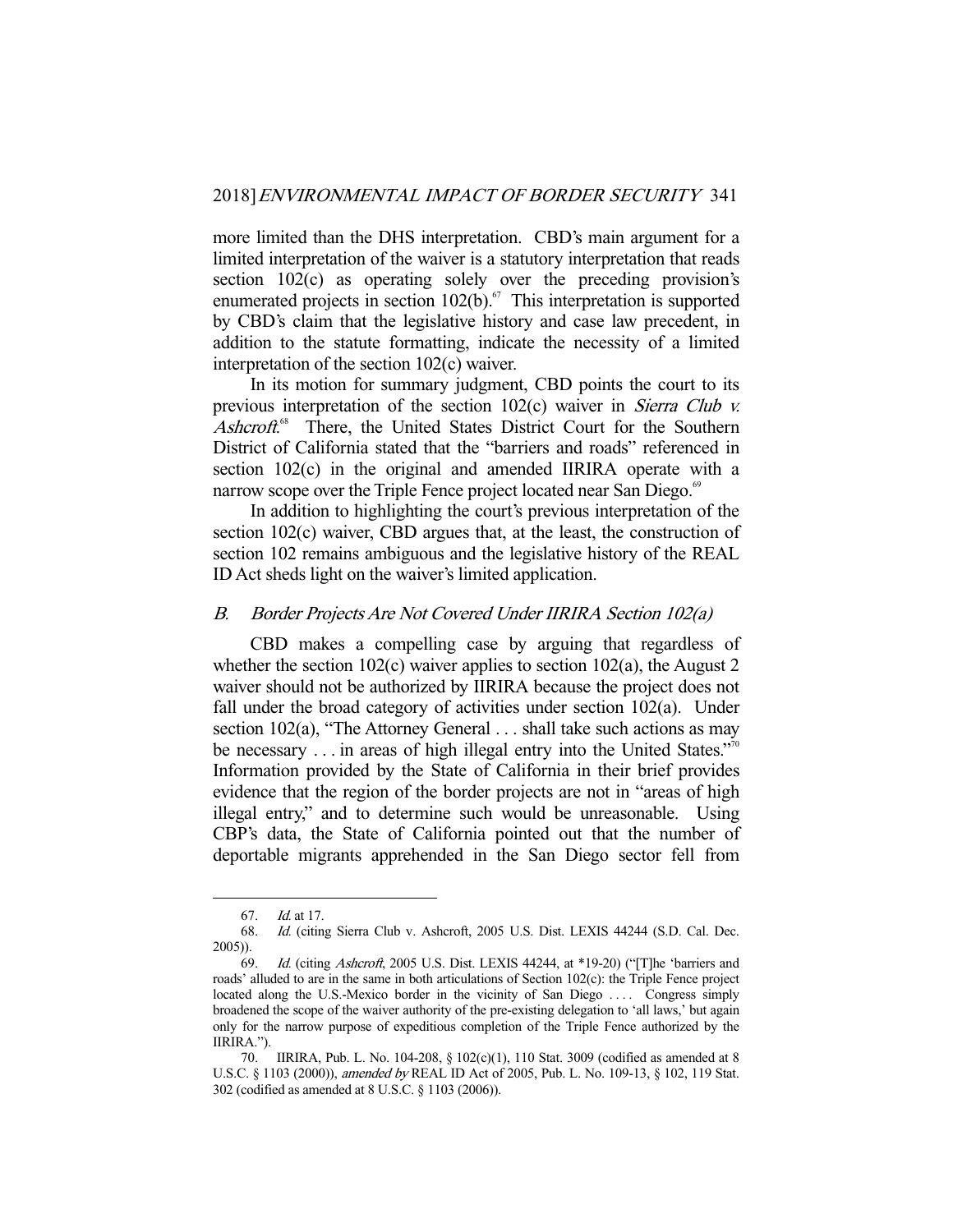483,815 in 1996 to 31,891 in 2016.<sup>71</sup> Despite overwhelming evidence that shows that the rate of illegal entries has declined dramatically over the past decade in the San Diego sector, the agency's determination of "high illegal entry" is a threshold that is difficult to challenge because of the discretion of the agency. Congress has declared "operational control" of the borders as "the prevention of all unlawful entries into the United States, including entry by terrorists, other unlawful aliens, instruments of terrorism, narcotics, and other contraband."<sup>72</sup> Considering the definition of operational control's high standard, challenging San Diego Sector's designation as "high illegal entry" may likely be unavailing.

## C. Judge Curiel's Opinion

 On February 28, 2018, the United States District Court for the Southern District of California issued an opinion on *In re Border* Infrastructure Environmental Litigation. In an order granting DHS's motion for summary judgment, Judge Curiel reviewed the agency's actions under CBD's ultra vires claim, finding that the agency had not acted ultra vires.<sup>73</sup> The court found that it had jurisdiction to hear the ultra vires claims under the narrow exception when there is a claim that an agency acted beyond its statutory authority.<sup>74</sup> The analysis of whether the actions were ultra vires relied upon the standard that the agency acted in contravention of "clear and mandatory" statutory language.<sup>75</sup> Because of the statutory language of section 102 and the plausibility of both the CBD and DHS's interpretations, the court could not conclude that DHS acted in excess of their delegated powers, contrary to the "clear and mandatory" standard.<sup>76</sup>

 The court order supported the validity of an ultra vires challenge to challenges against the construction of border infrastructure under IIRIRA and the limited judicial review available; however, the order reinforced the broad authority delegated to DHS. Judge Curiel emphasized his belief in the court's role, where he echoes Chief Justice

 <sup>71.</sup> Memorandum in Support of Motion for Summary Judgment for People of the State of California and the California Coastal Commission at 18, In re Border Infrastructure Environmental Litigation (3:17-cv-01215) 2017 WL 5760186 (S.D. Cal.).

 <sup>72.</sup> Secure Fence Act of 2006, Pub. L. No. 109-367, § 2(b), 120 Stat. 2638 (codified as amended at 8 U.S.C. § 1103 (2006)).

 <sup>73.</sup> Order Denying Plaintiffs' Motions for Summary Judgment and Granting Defendants' Motions for Summary Judgement, at 19-20, *In re* Border Infrastructure Environmental Litigation (S.D. Cal. June 15, 2017) (No. 3:17-cv-01215).

 <sup>74.</sup> Id. at 21.

 <sup>75.</sup> Id. at 29.

 <sup>76.</sup> Id. at 39.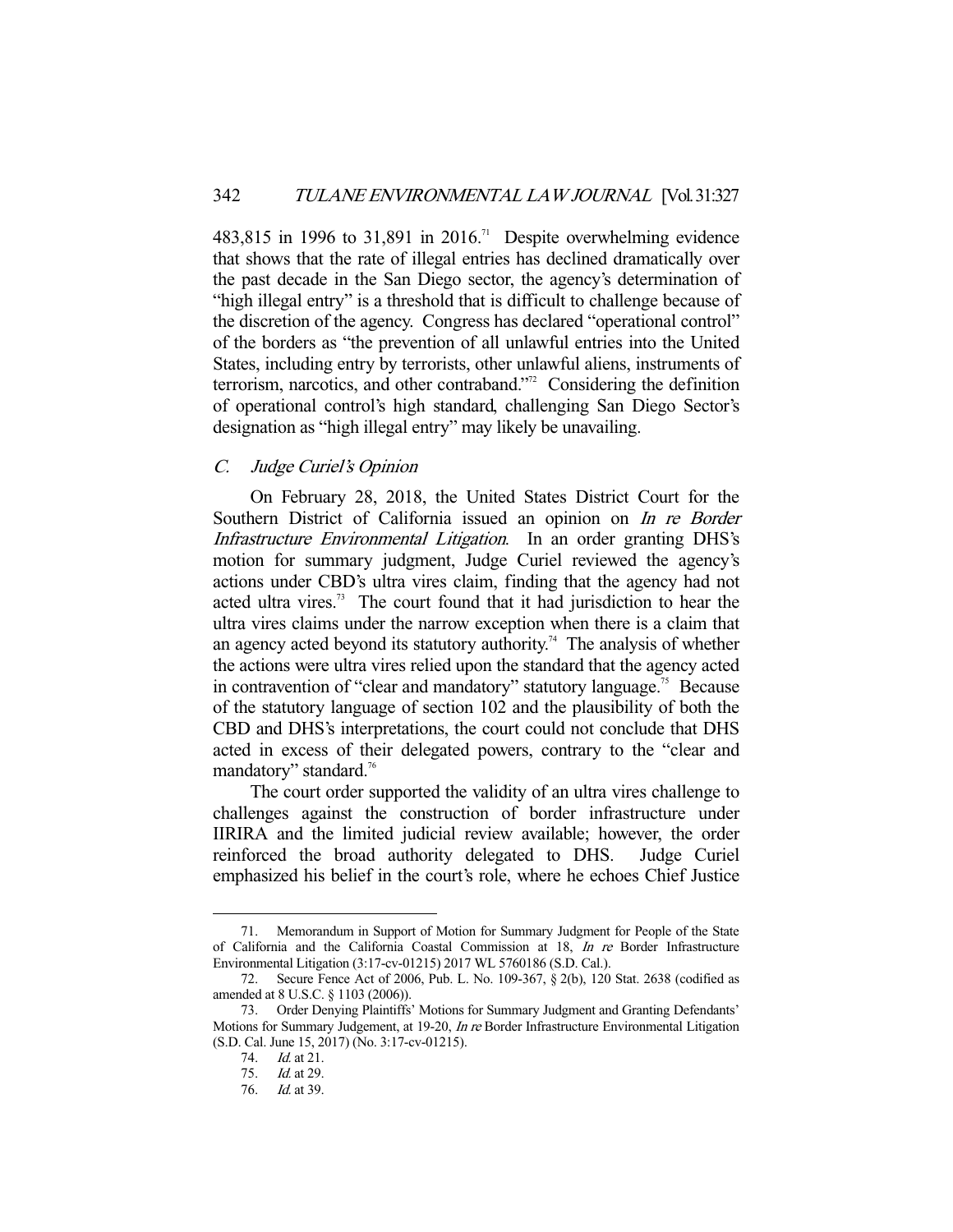Roberts: "Court[s] are vested with the authority to interpret the law; we possess neither the expertise nor the prerogative to make policy judgments .... It is not our job to protect the people from the consequences of their political choices."<sup>77</sup>

### V. MEASURING SUCCESS: GOVERNMENT ACCOUNTABILITY OFFICE REPORT ON SOUTHWEST BORDER SECURITY

 The fencing infrastructure in place since the congressional mandate of the Secure Fencing Act of 2006 should inform policymakers on the development of border infrastructure, including EO13767. Available information on the efficacy of various fencing structures on DHS's operational objectives should be considered before more taxpayer money is devoted to the project. In February 2017, the GAO published a report on the state of Southwest border security and the efficacy of fencing infrastructure.78 As an independent, nonpartisan agency working for Congress, GAO's mission is to investigate how taxpayer dollars are spent and the success of government programs in meeting their objectives.<sup>79</sup> The congressionally requested report examines border fencing's intended contributions to security and CBP's ability to assess the contributions of fencing.<sup>80</sup> The report concludes that CBP has still not assessed pedestrian or vehicle fencing's contributions to border security, despite spending approximately \$2.3 billion to deploy border fencing along the border from 2007 through 2015.<sup>81</sup> Beyond the costs of deployment, maintenance and repair work on the border will cost more than \$1 billion over twenty years.<sup>82</sup> Because CBP has not developed a system of metrics to assess the operational capabilities of border fencing, the agency has not provided any measurements of fencing contributions to border security.<sup>83</sup>

 In addition to highlighting CBP's lack of contribution metrics, the GAO report details Border Patrol Agents' acknowledgement of the limitations of border fencing.<sup>84</sup> Between 2010 and 2015, CBP recorded 9287 breaches in pedestrian fencing.<sup>85</sup> Methods for breaching pedestrian

<sup>77.</sup> *Id.* at 3 (quoting Nat'l Fed'n of Indep. Bus v. Sebelius, 567 U.S. 519, 538 (2012)).

 <sup>78.</sup> GOV'T ACCOUNTABILITY OFFICE, SOUTHWEST BORDER SECURITY: ADDITIONAL ACTIONS NEEDED TO BETTER ASSESS FENCING'S CONTRIBUTIONS TO OPERATIONS AND PROVIDE GUIDANCE FOR IDENTIFYING CAPABILITY GAPS (2017).

<sup>79.</sup> About GAO, GOV'T ACCOUNTABILITY OFF., https://www.gao.gov/about/index.html (last visited Feb. 25, 2018).

<sup>80.</sup> GOV'T ACCOUNTABILITY OFFICE, *supra* note 78, at 2.

 <sup>81.</sup> Id. at 25.

 <sup>82.</sup> Id.

 <sup>83.</sup> Id.

 <sup>84.</sup> Id. at 22.

 <sup>85.</sup> Id.